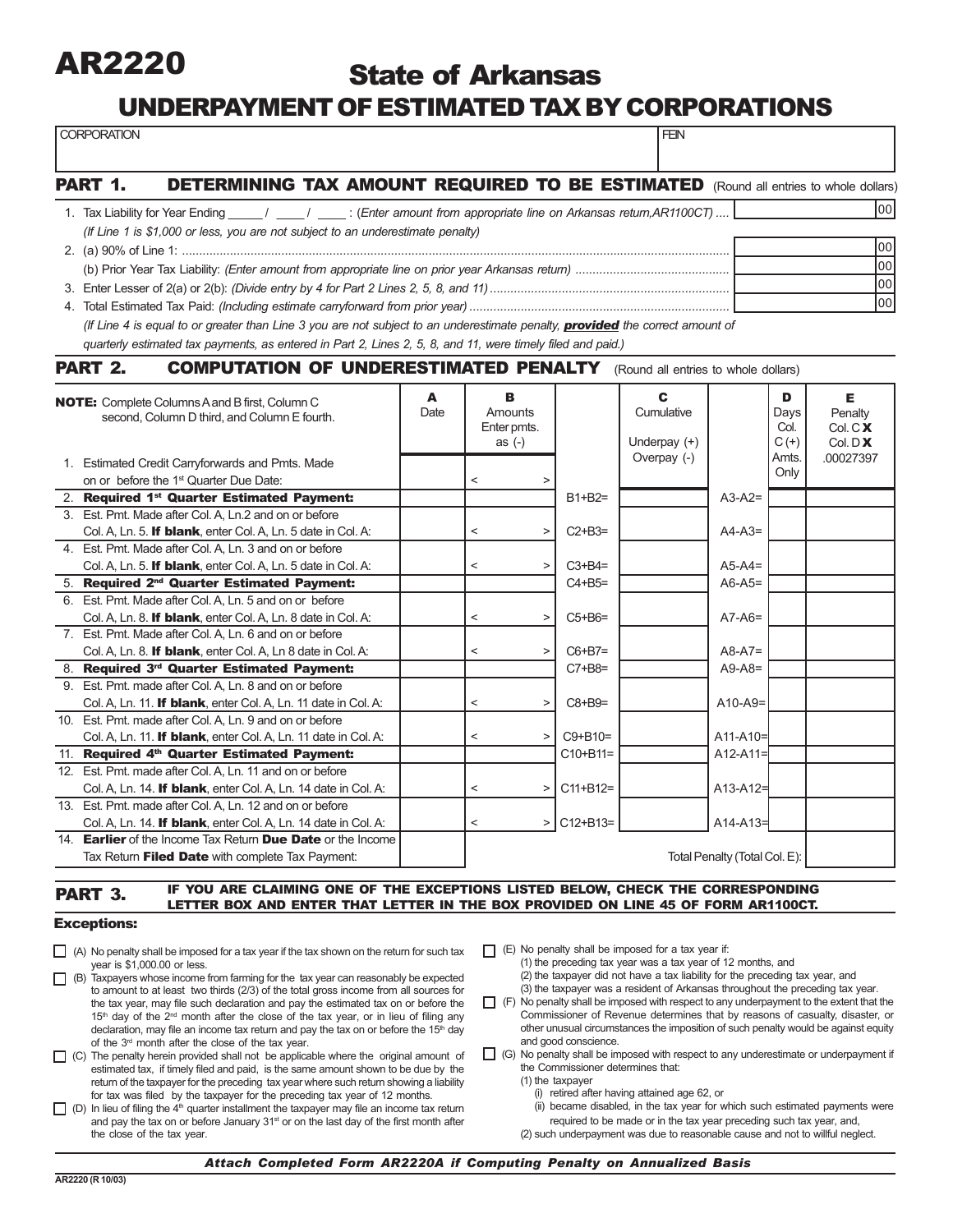### INSTRUCTIONS FOR FORM AR2220 UNDERPAYMENT OF ESTIMATED TAX BY CORPORATIONS

#### PART 1

- **Line 1:** Enter current year tax liability. If this is \$1,000.00 or less, you are not subject to an Underestimate Penalty.
- **Line 2:** (a) Enter 90% of the dollar amount entered on line 1.

(b) Enter amount of prior year tax liability.

- **Line 3:** Enter lesser of  $2(a)$  or  $2(b)$ .
- Line 4: Enter amount of total estimated tax paid. Include estimated tax carryforward from prior year, but do not include any amount(s) paid with extension (Voucher 5). If Line 4 is equal to or greater than Line 3, you are not subject to an underestimate penalty provided the correct amount of estimates were timely filed and paid.

Estimates are due on the 15<sup>th</sup> day of the  $4<sup>th</sup>$ , 6<sup>th</sup>, 9<sup>th</sup> and 12<sup>th</sup> month of the tax year.

#### PART 2

COLUMNS A and B (NOTE: Complete Columns A and B first, Column C second, Column D third, and Column E fourth)

- Line 1: Enter the dates in Col. A and the total amount in Col. B of Estimated Credit Carryforward from previous tax year or other payments made toward the tax liability that were made on or before the required 1st Quarter Estimated Payment due date.
- Line 2: Enter the date in Col. A and the amount in Col. B of the Required 1st Quarter Estimated Payment (Part 1, Line 3 divided by 4 quarters or from Form AR2220A, Line 20).
- Lines 3 and 4: Enter the dates in Col. A and the totals (as negative numbers) in Col. B (earliest date on line 3) of estimated payments (exclude extension payments) made after the Required 1st Quarter Estimated Payment due date and on or before the Required 2nd Quarter Estimated Payment due date. If one or more lines are left blank, enter the Required 2nd Quarter Estimated Payment due date in Col. A and zero (0) in Col B.
- Line 5: Enter the date in Col. A and the amount in Col. B of the Required 2nd Quarter Estimated Payment (Part 1, Line 3 divided by 4 quarters or from Form AR2220A, Line 20).
- Lines 6 and 7: Enter the dates in Col. A and the totals (as negative numbers) in Col. B (earliest date on line 6) of estimated payments (exclude extension payments) made after the Required 2nd Quarter Estimated Payment due date and on or before the Required 3rd Quarter Estimated Payment due date. If one or more lines are left blank, enter the Required 3rd Quarter Estimated Payment due date in Col. A and zero (0) in Col. B.
- Line 8: Enter the date in Col. A and the amount in Col. B of the Required 3rd Quarter Estimated payment (Part 1, Line 3 divided by 4 quarters or from Form AR2220A, Line 20).
- Lines 9 and 10: Enter the dates in Col. A and the totals (as negative numbers) in Col. B (earliest date on line 9) of estimated payments (exclude extension payments) made after the Required 3rd Quarter Estimated payment due date and on or before the Required 4th Quarter Estimated Payment due date. If one or

more lines are left blank, enter the Required 4th Quarter Estimated Payment due date in Col. A and zero (0) in Col. B.

- Line 11: Enter the date in Col. A and the amount in Col. B of the Required 4th Quarter Estimated Payment (Part 1, Line 3 divided by 4 quarters or from Form AR2220A, Line 20).
- Lines 12 and 13: Enter the dates in Col. A and the totals (as negative numbers) in Col. B (earliest date on line 12) of estimated payments (exclude extension payments) made after the Required 4th Quarter Estimated Payment due date and on or before the earlier of the Income Tax Return Due Date or the date the Income Tax Return was Filed and Paid. If one or more lines are left blank, enter the earlier of the Income Tax Return Due Date or the date the Income Tax Return was Filed and Tax Paid in Col. A and zero (0) in Col. B.

The income tax return due date is the  $15<sup>th</sup>$  day of the  $3<sup>rd</sup>$  month after the close of the tax year.

Line 14: Enter the earlier of the Income Tax Return Due Date OR the date the Income Tax Return was filed and the tax Paid in full.

#### COLUMN C

Lines 2 through 13: Follow instructions between Columns B and C. Example - Add Col. B Line 1 to Col. B Line 2 and enter the number (as positive or negative) in Col. C Line 2; Add Col. C Line 2 to Col. B Line 3 and enter the number (as positive or negative) in Col. C Line 3; etc.

#### COLUMN D

Lines 2 through 13: Follow instructions between Columns C and D for each line in Column C that contains a positive amount. Enter in Column D the differences, in days, between the dates in Column A that are referenced in the instructions. Example - If Col. C Line 2 contained a positive amount, in Col. D Line 2 enter the difference in days between the dates in Col. A Line 3 and Col. A Line 2; if Col. C Line 2 contained a negative amount, leave Col. D Line 2 blank or enter zero (0).

#### COLUMN E

- Lines 2 through 13: For each line in Column D that contains an entry of days, follow instructions at the top of Column E and enter the amounts as whole dollars. Example – If Col. D Line 2 contained an entry of days, multiply the amount in Col. C Line 2 by the days in Col. D Line 2 (days underpaid) and multiply this product by .00027397; enter this product on Col. E Line 2. If Col. D Line 2 was blank or contained a zero (0), enter a zero (0) on Col. E Line  $\mathfrak{p}$
- Line 14: Total all amounts in Col. E on Lines 2 through 13. This is your total Penalty for Underpayment of Estimated Tax to enter on Line 45 of the Arkansas Corporation Income Tax Return, Form AR1100CT.

#### PART 3

If one of the exceptions listed in Part 3 of Form AR2220 applies to you, it is not necessary to complete Form AR2220 **provided** the appropriate alpha character identifying your exception is listed in the block on Line 45, Form AR1100CT.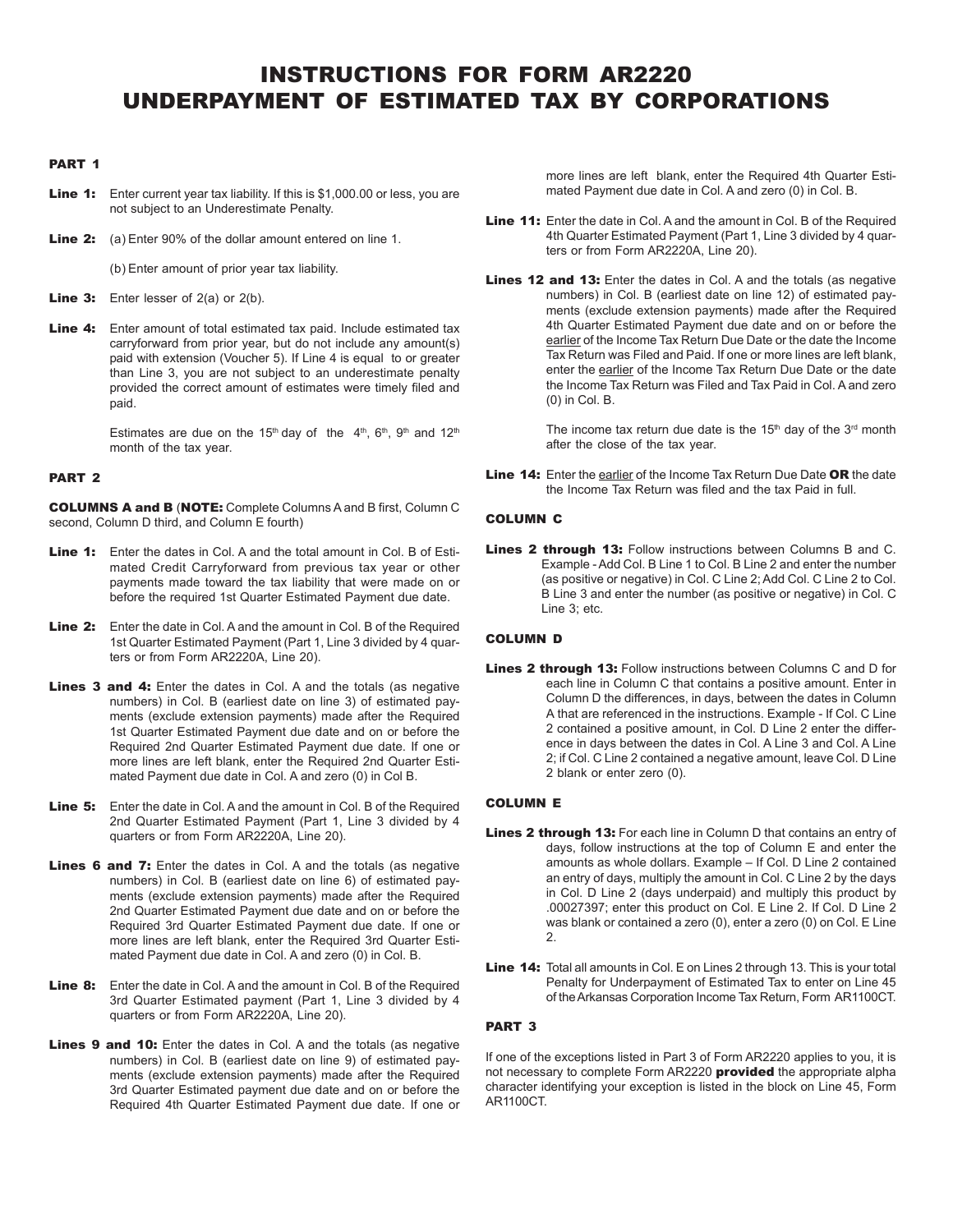## Example 1 for AR2220 Form

| Taxpayer:                                     | <b>ABC Corporation</b> | Tax Year End:               | 06/30/04                                     |                                          | <b>Current Year Tax Liability:</b> |          | \$18,418 |
|-----------------------------------------------|------------------------|-----------------------------|----------------------------------------------|------------------------------------------|------------------------------------|----------|----------|
| Due Date of Return:                           | 09/15/04               | Date Return Filed: 09/15/04 |                                              |                                          | Previous Year Tax Liability:       |          | \$18,624 |
| Est. Tax Carryforward<br>from Prior Tax Year: | \$0.00                 | Estimated<br>Pymts Made:    | 10/15/03<br>03/15/04<br>05/15/04<br>06/15/04 | \$4.144<br>\$3.144<br>\$7,044<br>\$1.244 | <b>Extension</b><br>Pymt Made:     | 09/15/04 | \$1,000  |

*NOTE: Part 3 of the AR2220 Form not included below due to space limitations*

### State of Arkansas UNDERPAYMENT OF ESTIMATED TAX BY CORPORATIONS AR2220

|     | <b>CORPORATION</b><br><b>ABC Corporation</b>                                                                                         |          |       |                        |        |               | <b>FEN</b>        | 98-7654321                    |              |                           |  |
|-----|--------------------------------------------------------------------------------------------------------------------------------------|----------|-------|------------------------|--------|---------------|-------------------|-------------------------------|--------------|---------------------------|--|
|     | PART 1.<br><b>DETERMINING TAX AMOUNT REQUIRED TO BE ESTIMATED</b> (Round all entries to whole dollars)                               |          |       |                        |        |               |                   |                               |              |                           |  |
|     | 1. Tax Liability for Year Ending <b>06 / 30 / 2004</b> : (Enter amount from appropriate line on Arkansas return)                     |          |       |                        |        |               |                   |                               |              | 18,418 00                 |  |
|     | (If Line 1 is \$1,000 or less, you are not subject to an underestimate penalty)                                                      |          |       |                        |        |               |                   |                               |              |                           |  |
|     |                                                                                                                                      |          |       |                        |        |               |                   |                               |              | 00<br>16,576              |  |
|     |                                                                                                                                      |          |       |                        |        |               |                   |                               |              | 18,624 00                 |  |
|     |                                                                                                                                      |          |       |                        |        |               |                   |                               | 16,576 00    |                           |  |
|     |                                                                                                                                      |          |       |                        |        |               |                   |                               | 15,576 00    |                           |  |
|     | (If Line 4 is equal to or greater than Line 3 you are not subject to an underestimate penalty, <b>provided</b> the correct amount of |          |       |                        |        |               |                   |                               |              |                           |  |
|     | quarterly estimated tax payments, as entered in Part 2, Lines 2, 5, 8, and 11, were timely filed and paid)                           |          |       |                        |        |               |                   |                               |              |                           |  |
|     | <b>PART 2.</b><br><b>COMPUTATION OF UNDERESTIMATED PENALTY</b> (Round all entries to whole dollars)                                  |          |       |                        |        |               |                   |                               |              |                           |  |
|     | <b>NOTE:</b> Complete Columns A and B first, Column C                                                                                | A        |       | B                      |        |               | C.                |                               | D            | Е                         |  |
|     | second, Column D third, and Column E fourth.                                                                                         | Date     |       | Amounts<br>Enter pmts. |        |               | Cumulative        |                               | Days<br>Col. | Penalty<br>Col.C <b>X</b> |  |
|     |                                                                                                                                      |          |       | as $(-)$               |        |               | Underpay $(+)$    |                               | $C(+)$       | Col. $D X$                |  |
|     | 1. Estimated Credit Carryforwards and Pmts. Made                                                                                     |          |       |                        |        |               | Overpay (-)       |                               | Amts.        | .00027397                 |  |
|     | on or before the 1 <sup>st</sup> Quarter Due Date:                                                                                   | 10/15/03 |       | 4,144                  |        |               |                   |                               | Only         |                           |  |
|     | 2. Required 1 <sup>st</sup> Quarter Estimated Payment:                                                                               | 10/15/03 |       | 4,144                  |        | $B1 + B2 =$   | $\mathbf{0}$      | $A3-A2=$                      | $\mathbf{0}$ | $\mathbf 0$               |  |
|     | 3. Est. Pmt. Made after Col. A, Ln.2 and on or before                                                                                |          |       |                        |        |               |                   |                               |              |                           |  |
|     | Col. A, Ln. 5. If blank, enter Col. A, Ln. 5 date in Col. A:                                                                         | 12/15/03 | $\,<$ | $\mathbf{0}$           | $\geq$ | $C2+B3=$      | $\mathbf 0$       | $A4-A3=$                      | $\mathbf{0}$ | $\mathbf 0$               |  |
|     | 4. Est. Pmt. Made after Col. A, Ln. 3 and on or before                                                                               |          |       |                        |        |               |                   |                               |              |                           |  |
|     | Col. A, Ln. 5. If blank, enter Col. A, Ln. 5 date in Col. A:                                                                         | 12/15/03 | $\,<$ | 0                      | $\, >$ | $C3+BA=$      | 0                 | $A5-A4=$                      | 0            | 0                         |  |
|     | 5. Required 2 <sup>nd</sup> Quarter Estimated Payment:                                                                               | 12/15/03 |       | 4,144                  |        | $C4 + B5 =$   | 4,144             | $A6-A5=$                      | 91           | 103                       |  |
|     | 6. Est. Pmt. Made after Col. A, Ln. 5 and on or before                                                                               |          |       |                        |        |               |                   |                               |              |                           |  |
|     | Col. A, Ln. 8. If blank, enter Col. A, Ln. 8 date in Col. A:                                                                         | 03/15/04 |       | < 3,144                | $\, >$ | $C5 + B6 =$   | 1,000             | $A7-A6=$                      | $\mathbf{0}$ | 0                         |  |
|     | 7. Est. Pmt. Made after Col. A, Ln. 6 and on or before                                                                               |          |       |                        |        |               |                   |                               |              |                           |  |
|     | Col. A, Ln. 8. If blank, enter Col. A, Ln 8 date in Col. A:                                                                          | 03/15/04 | $\,<$ | $\bf{0}$               | $\geq$ | $C6+B7=$      | 1,000             | $A8-A7=$                      | 0            | 0                         |  |
|     | 8. Required 3rd Quarter Estimated Payment:                                                                                           | 03/15/04 |       | 4,144                  |        | $C7+B8=$      | 5,144             | $A9-A8=$                      | 61           | 86                        |  |
|     | 9. Est. Pmt. made after Col. A, Ln. 8 and on or before                                                                               |          |       |                        |        |               |                   |                               |              |                           |  |
|     | Col. A, Ln. 11. If blank, enter Col. A, Ln. 11 date in Col. A:                                                                       | 05/15/04 | $\,<$ | 7,044                  |        | $C8 + B9 =$   | (1,900)           | $A10-A9=$                     | $\mathbf{0}$ | 0                         |  |
|     | 10. Est. Pmt. made after Col. A, Ln. 9 and on or before<br>Col. A, Ln. 11. If blank, enter Col. A, Ln. 11 date in Col. A:            | 06/15/04 |       |                        | $\, >$ | $C9 + B10 =$  |                   | $A11-A10=$                    | $\mathbf 0$  | 0                         |  |
|     | 11. Required 4th Quarter Estimated Payment:                                                                                          | 06/15/04 |       | < 1,244<br>4,144       |        | $C10 + B11 =$ | (3, 144)<br>1,000 | $A12-A11=$                    | 92           | 25                        |  |
|     | 12. Est. Pmt. made after Col. A, Ln. 11 and on or before                                                                             |          |       |                        |        |               |                   |                               |              |                           |  |
|     | Col. A, Ln. 14. If blank, enter Col. A, Ln. 14 date in Col. A:                                                                       | 09/15/04 | $\,<$ | $\mathbf 0$            | $\, >$ | $C11 + B12 =$ | 1,000             | $A13-A12=$                    | $\mathbf{0}$ | $\mathbf{0}$              |  |
|     | 13. Est. Pmt. made after Col. A, Ln. 12 and on or before                                                                             |          |       |                        |        |               |                   |                               |              |                           |  |
|     | Col. A, Ln. 14. If blank, enter Col. A, Ln. 14 date in Col. A:                                                                       | 09/15/04 | $\,<$ | $\mathbf 0$            | $\,$   | C12+B13=      | 1,000             | $A14 - A13 =$                 | $\mathbf 0$  | O                         |  |
| 14. | <b>Earlier</b> of the Income Tax Return <b>Due Date</b> or the Income                                                                |          |       |                        |        |               |                   |                               |              |                           |  |
|     | Tax Return Filed Date with complete Tax Payment:                                                                                     | 09/15/04 |       |                        |        |               |                   | Total Penalty (Total Col. E): |              | 214                       |  |
|     |                                                                                                                                      |          |       |                        |        |               |                   |                               |              |                           |  |